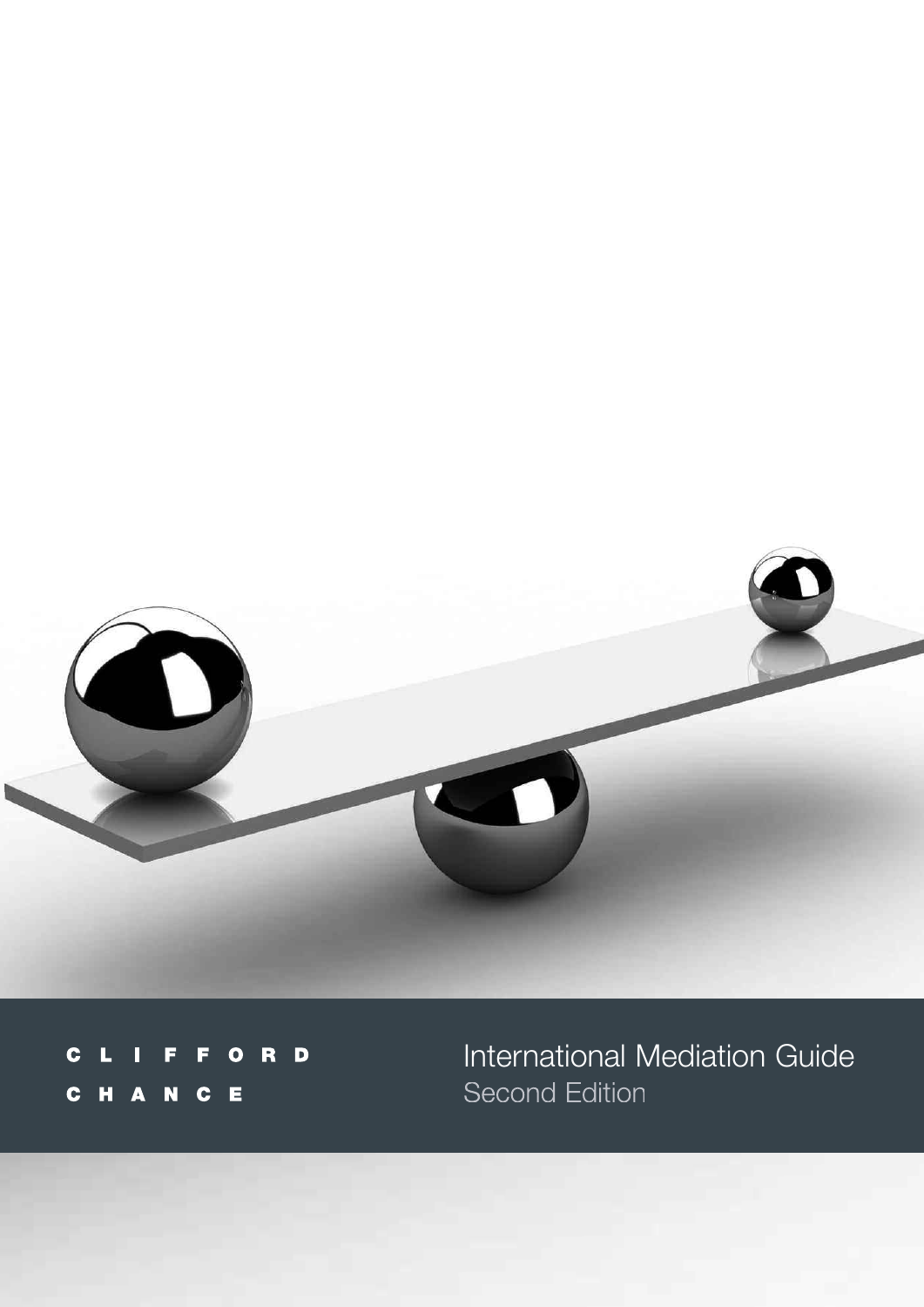# contents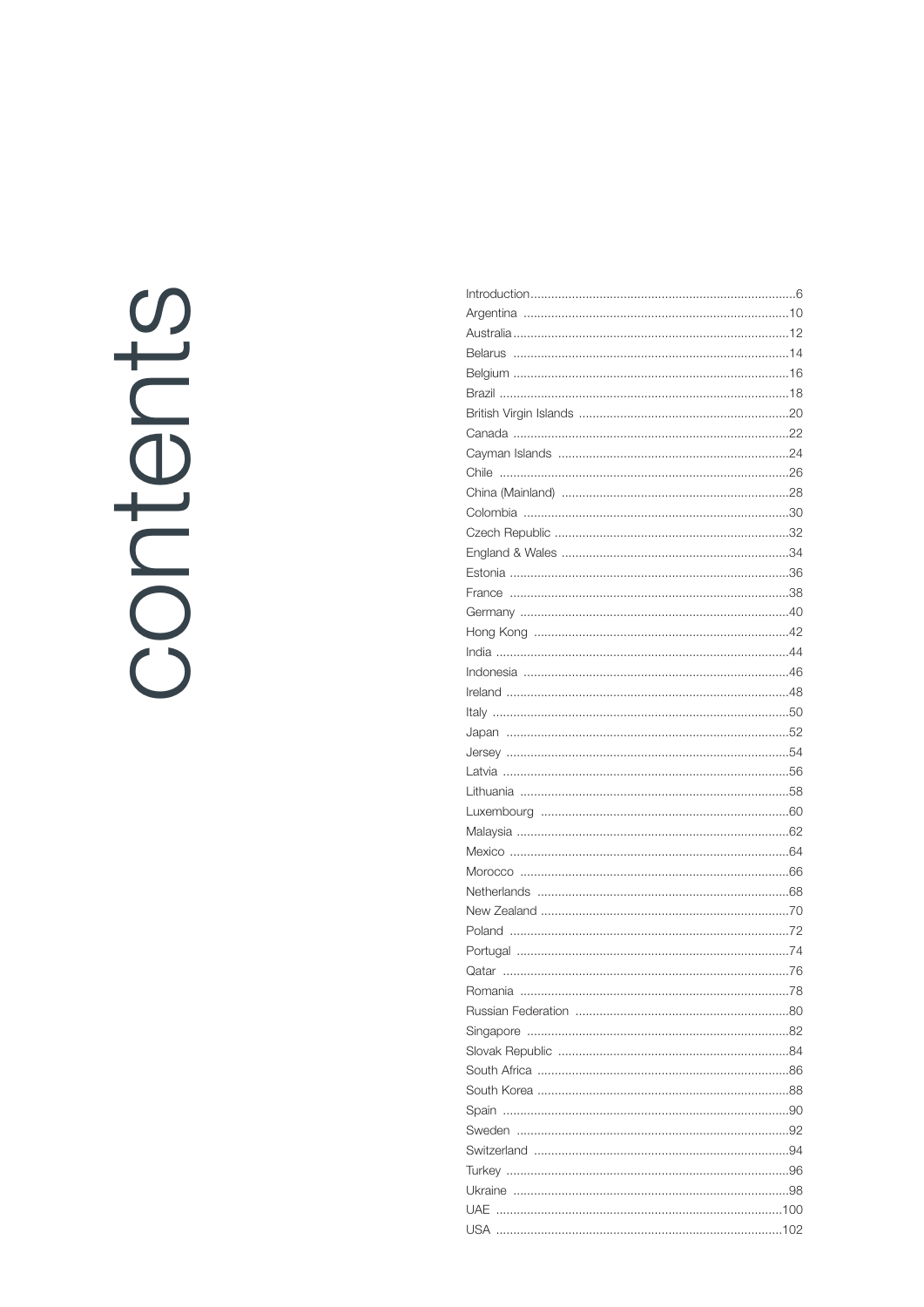# Included in this guide

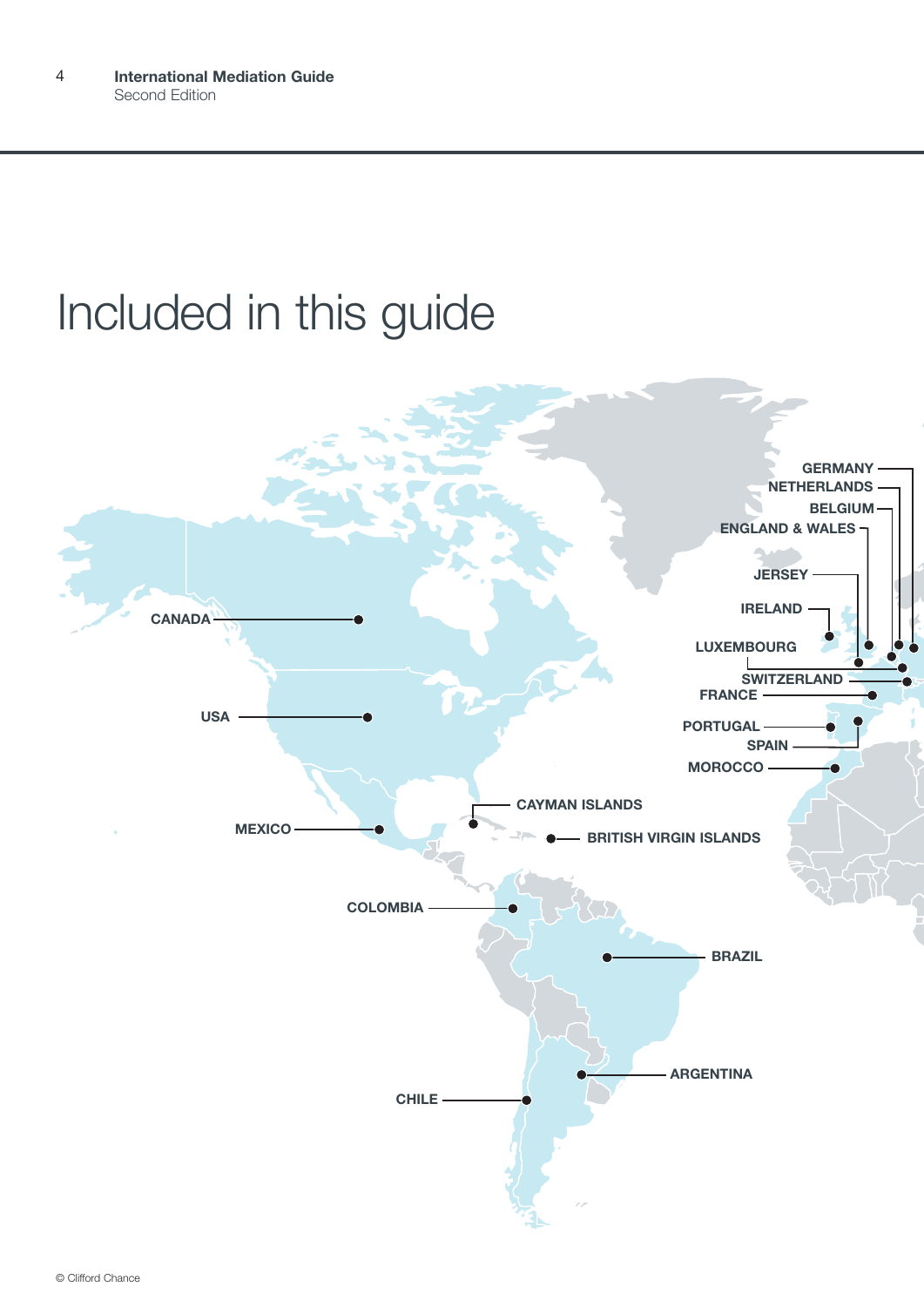5

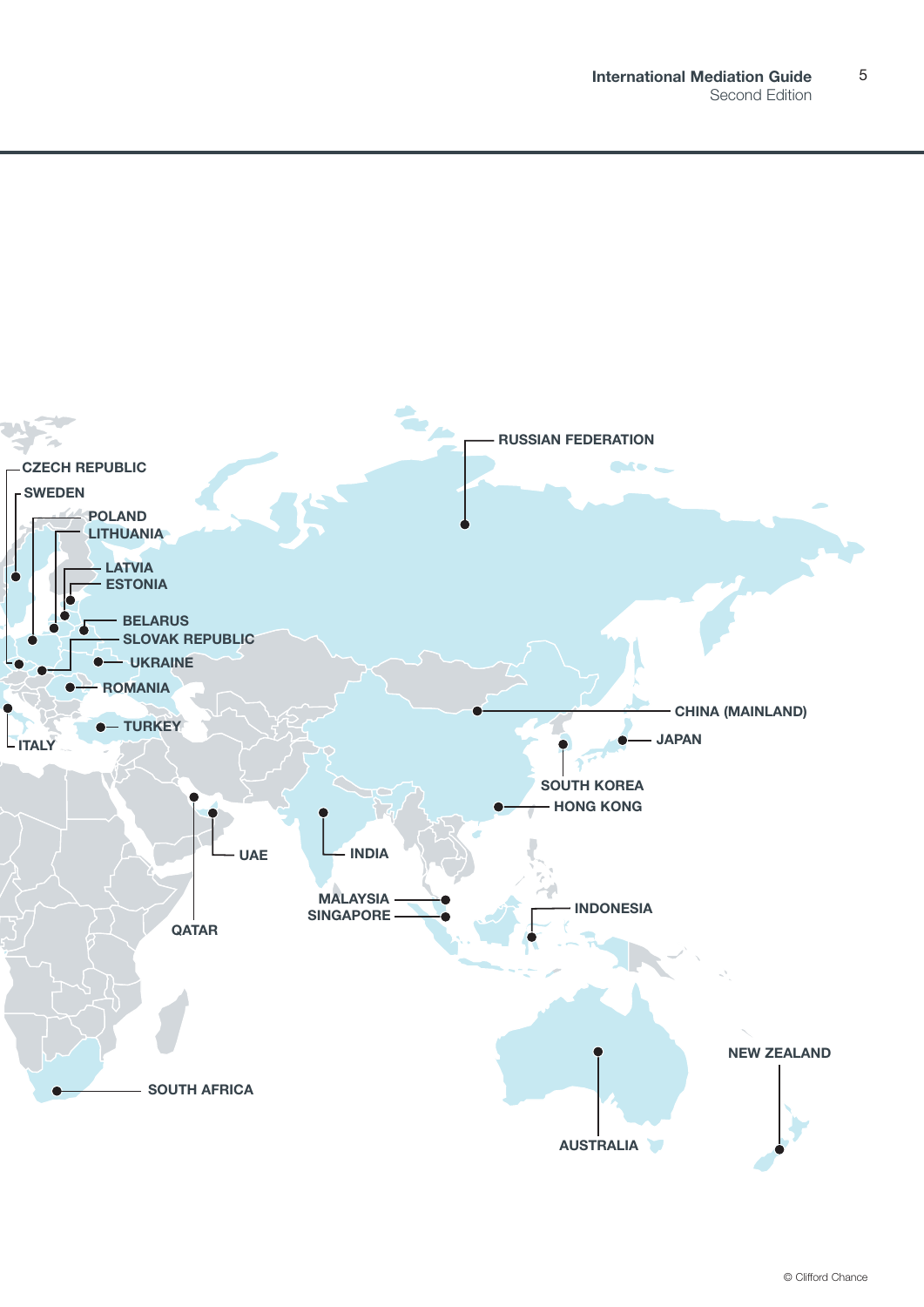# International Mediation Guide: Second Edition

### **Introduction**

Welcome to the second edition of the International Mediation Guide.

The first edition of the Guide, published in 2013, presented an overview of approaches to mediation in 25 jurisdictions. Three years later, we have nearly doubled the size of the Guide to 47 jurisdictions covering six continents, with input from across Clifford Chance's global network as well as from respected local counsel in other jurisdictions.

Mediation remains a hot topic in dispute resolution. Around the world, courts strain under growing backlogs of cases. motivating governments to look for ways of reducing the burden, and inspiring prospective litigants deterred by the prospect of a lengthy court process to pursue alternative options. At the same time, with ever-increasing pressures on businesses' legal budgets, more and more companies are considering how to reduce litigation costs.

Against this backdrop, courts, legislatures, and parties to disputes are more and more receptive to Alternative Dispute Resolution ("**ADR**") mechanisms. A well-timed decision to pursue mediation can be an attractive option for all parties involved. At most, a party risks a day or two of time, with minimal additional costs incurred; in the context of a potentially long and expensive court process, this is a small price to pay. The possible rewards to that party from a successful mediation are myriad: cost and time savings in relation to the inhouse employees concerned; curtailing legal bills; and the possibility of a cooperative resolution which preserves the possibility of a future business relationship. The opportunity for a flexible settlement offers many other non-monetary benefits: nuanced, creative agreements may accommodate the particular commercial goals of each party more than a court judgment could. In addition, the opportunity for each side to articulate complaints and potentially explain historic grievances in a moderated yet extrajudicial setting may offer the possibility of each side appreciating the other side's goals and motivations, analysing the shared business relationship, and planning a route forward; alternatively, it gives parties



advance warning of how strongly their opponents will fight them.

### **Moving forward**

As this guide illustrates, although mediation and ADR in general is expanding around the world, it is doing so at differing rates. Much has progressed since the first edition of the Guide was published: the "buzz" around mediation is louder than ever, with a blooming proliferation of mediation centres regularly organising seminars, conferences, competitions, training and countless other events to bring together a growing international community of practitioners. The networking, debate, and sharing of experiences and best practices at such events has been invaluable as a way of pushing the mediation agenda forward.

Yet despite widespread official recognition of the potential benefits of mediation (at least in theory), fostering a mediation culture and building trust in practitioners and institutions takes time. In many jurisdictions, litigation culture remains dominant; change may be resisted not only by parties unwilling to submit their disputes to an unfamiliar process, or where business culture may be simply confrontational and aggressive, but indeed by practitioners themselves who may not have bought into the benefits of mediation.

### *First steps*

For jurisdictions in the nascent stages of developing a mediation culture, a common trend is for development to be encouraged through legislation or procedural rules aimed at requiring parties at least to consider mediation as an option, or to make good faith attempts to settle certain disputes before entering into court proceedings. At an early stage, certain types of disputes – for example, in the areas of family law, insurance, or lower-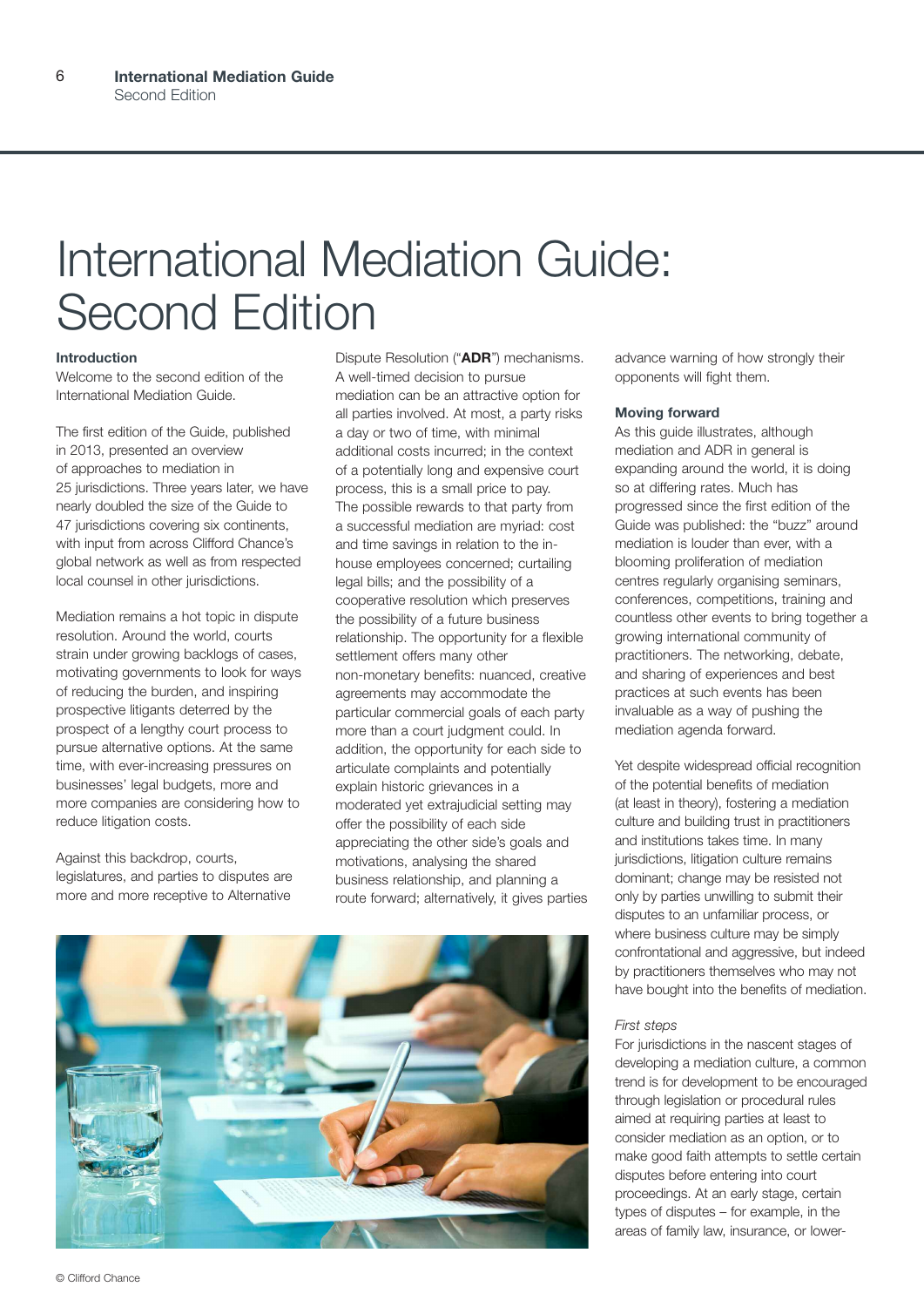7

value commercial disputes – may be considered most suitable for mediation.

### *Taking root*

As a mediation culture becomes more entrenched, jurisdictions see a supporting infrastructure begin to emerge: institutions (either independent or linked to government, court, or business bodies) may offer mediation services or provide lists of recommended practitioners; formal qualifications for mediators as well as ongoing continuing professional development increase; judges and lawyers become increasingly comfortable with mediation as a credible dispute resolution option; and the range of matters and value of disputes considered suitable for mediation expands.

### *Maturity and beyond*

In mature mediation cultures, we see deeper market penetration in all of the areas above. Specific pieces of legislation may be enacted which aim to further embed ADR and mediation practice,

sometimes in relation to targeted types of disputes (see box, "*Spotlight: Key Aspects of Recent EU ADR/ODR Legislation*"). At this stage, although practitioners and the dispute resolution community as a whole may be comfortable with mediation, additional efforts may focus on promoting ADR culture among consumers and businesses; for example, the EU ADR Directive aims to ensure that all consumers, with only limited exceptions, have access to ADR for resolving

### **Setting the stage**

Asking the right questions prior to a mediation process can be as important as anything that takes place at the mediation itself. Some of the key considerations include:

**Which mediator?** What is required in terms of language ability, mediation expertise, availability, industry-specific familiarity? The choice of an appropriate mediator can make a significant difference to the prospects of success of the mediation.

*What kind of mediator?* Does the dispute require an evaluative mediator who will examine the merits, or a facilitative mediator who will work more on relationship building between the parties to help them come to a commercial agreement?

**Pre-mediation?** A preliminary meeting between the mediator and counsel teams can help set the stage, identify areas where further information is needed, and pinpoint key issues for the main mediation meeting. Choices also need to be made as to approach taken in position papers. Depending on the nature of the specific dispute, a party may prefer these to be legal, commercial, or just very brief.

**Which team?** It is important to decide who to bring along. A decision-maker is required, but should this be a commercial or legal person? What roles should lawyers and clients play? Should there be limits on the decision-maker's power? If so, access to someone who can override the limits is desirable.

contractual disputes with traders, and the ODR Regulation promotes ADR processes particularly in relation to disputes about online purchases.

The advantages to consumers of easilyaccessible mediation and other ADR mechanisms are well rehearsed: namely satisfactory redress even of low value disputes and simplified enforcement of their rights. However, mature cultures also see the utility of mediation in resolving commercial disputes and, more generally, the importance of effective dispute resolution in promoting commercial activity. Currently, the EU estimates that 60% of traders do not sell online to other countries due to the perceived difficulties of resolving issues arising from such sales. In addition to reducing such obstacles, ADR offers businesses the same cost- and timesaving advantages enjoyed by consumers, as well as an opportunity to minimise reputational consequences from disputes and to preserve customer relations.

### **Final thoughts**

Even the most enthusiastic proponents of mediation readily agree that mediation will not be the right answer in every dispute. Rather, mediation should be thought of as a valuable tool in the disputes practitioner's arsenal, with the potential to be deployed to great effect in appropriate situations.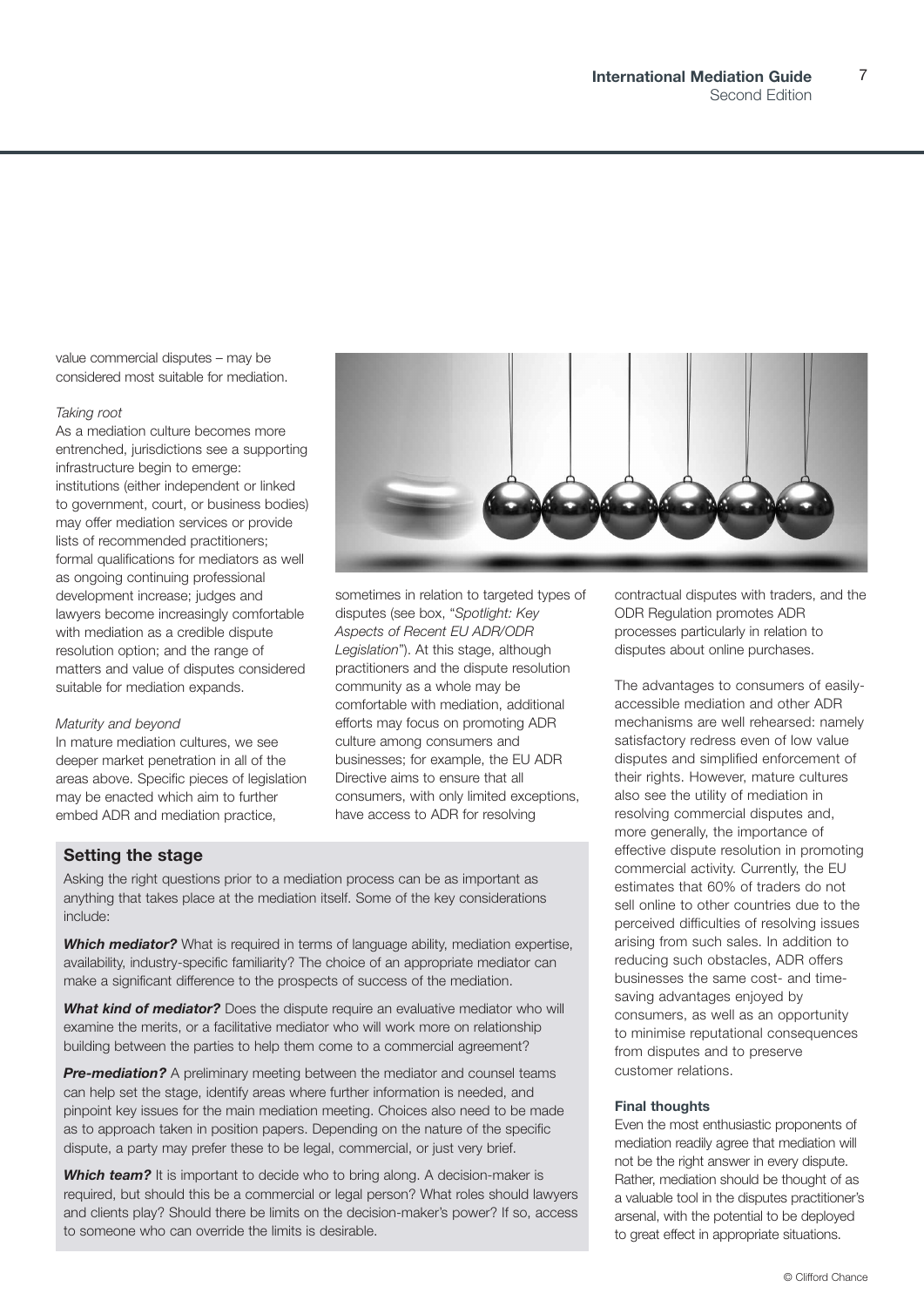### **Spotlight: key aspects of recent EU ADR/ODR Legislation**

### **Directive 2013/11/EU on Alternative Dispute Resolution** *Overview*

Directive 2013/11/EU on Alternative Dispute Resolution (the "**ADR Directive**") aims to provide European consumers with quick, easily accessible, low-cost avenues to out-of-court redress should a dispute arise in relation to purchases of goods of services. The aim behind this is to increase consumer confidence and in turn to help foster competition and growth.

### *Scope*

The ADR Directive is only concerned with disputes that a consumer has with a business, following a purchase of goods and/or services.

Business-to-business disputes, disputes initiated by a business against a consumer, and disputes regarding health or higher education are not covered.

### *Entry into force*

The ADR Directive was adopted by the European Parliament and the Council on 21 May 2013. The deadline imposed by the EU for implementation by Member States was 9 July 2015.

### *Key requirements*

- Member States must ensure ADR provided by a certified ADR body is available for any dispute concerning contractual obligations between a consumer and a business.
- Although ADR must be available in the situations specified under the ADR Directive, Member States are not obliged to require businesses/consumers to use it.
- **n** Provision of ADR must be free of charge or available at a nominal fee for consumers.
- Disputes must be concluded within 90 days of the ADR body receiving the complete complaint file.
- **n** ADR providers have three weeks from receiving a complaint file to inform parties concerned if they will not be able to deal with a case.

### **Regulation (EU) 524/2013 on Online Dispute Resolution**

### *Overview*

Regulation (EU) 524/2013 on Online Dispute Resolution (the "**ODR Regulation**") provides for a particular ADR procedure, conducted entirely online, designed to help consumers who have purchased goods or services online.

Under the ODR Regulation, the European Commission will establish a European Online Dispute Resolution platform (the "**EODR Platform**") to help consumers and traders refer eligible disputes to certified ADR providers. The EODR Platform allows consumers to submit the details of the dispute via a short, userfriendly complaint form which is accessible on all types of devices, in any of the 23 official languages of the EU. Businesses selling goods or services online are required to carry a link on their website (and in some cases in their contractual terms) to the EODR Platform, and to provide their email address on their website so that consumers have a first point of contact.

The EODR Platform is purely facilitative in that it does not resolve disputes itself, but instead channels them to appropriate national ADR bodies. The system, which applies to both domestic and cross-

border disputes, aims to help reduce practical obstacles to obtaining remedy (such as the cost and complexity of bringing court proceedings) and to facilitate resolution of common consumer concerns, such as what can be done when goods are damaged or services are not as described. In addition, the scheme aims to benefit traders: according to the EU, 60% of traders who fall under the Regulation do not currently sell online to other countries due to the perceived difficulties of solving problems arising from such sales.<sup>1</sup>

### *Scope*

The EODR Platform is open to consumers resident in the EU who have bought goods or services online, and traders that are established within the EU and are engaging in online sales or service contracts.

### *Entry into force*

The ODR Regulation was adopted by the European Parliament and the Council on 21 May 2013. The EODR Platform was launched for testing on 9 January 2016, and became accessible to consumers and traders on 15 February 2016.

### *Process*

- Complainant completes an electronic complaint form.
- **n** ODR platform transmits the complaint to the respondent party and invites that party to propose an ADR body.
- Once the ADR body is agreed on by both parties, the ODR platform will automatically transmit the complaint to that body.
- The ADR body that has agreed to deal with the dispute will handle the case entirely online and will reach an outcome within 90 days.

1 http://ec.europa.eu/consumers/solving\_consumer\_disputes/docs/adr-odr.factsheet\_web.pdf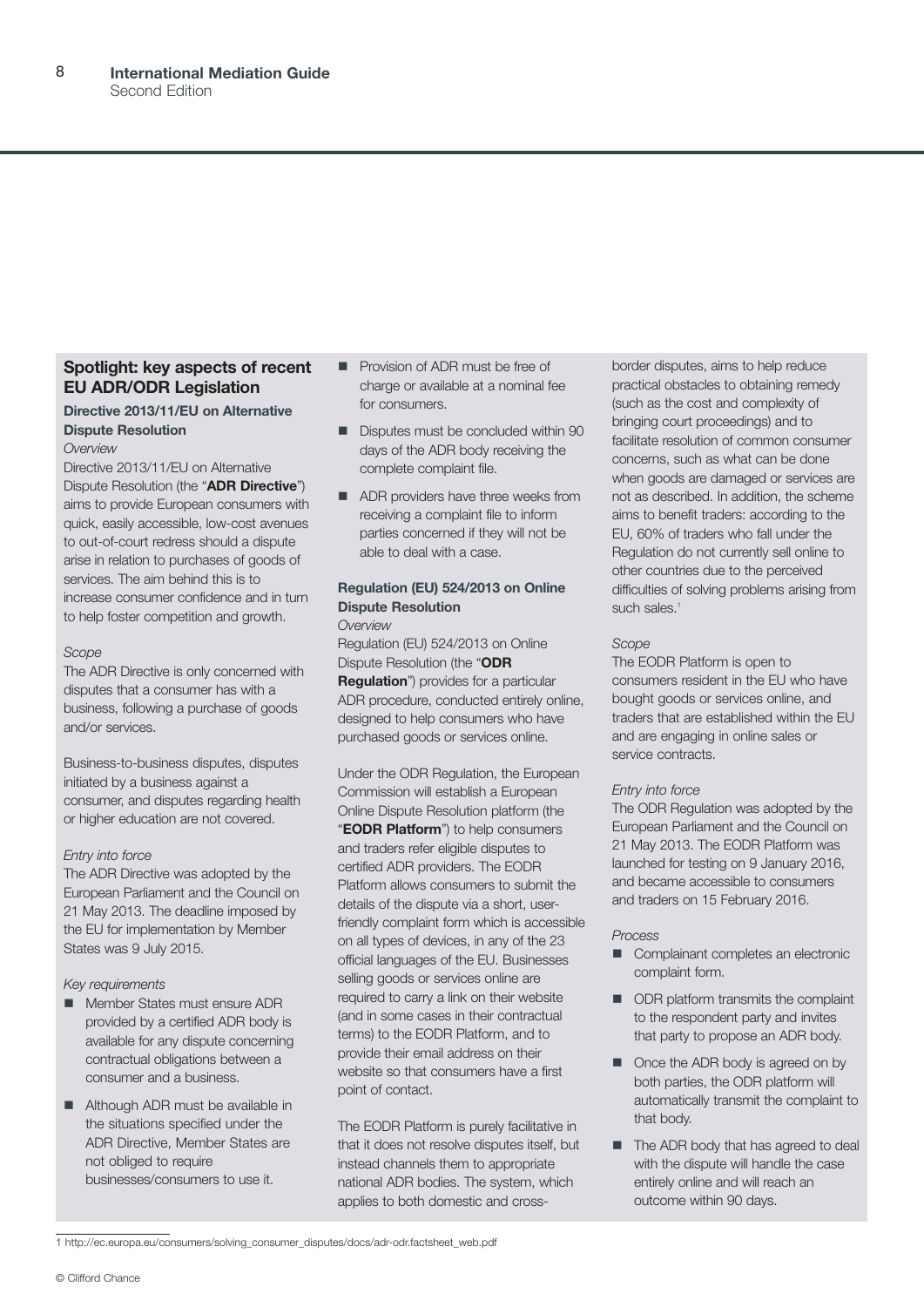9

The conversation around mediation continues. Indeed, there is much to discuss: current hot topics include the merits of mediators taking an evaluative versus a facilitative approach and the benefits of a set format as against an evolutive and adaptive format. Meanwhile, the United Nations Commission on International Trade Law ("**UNCITRAL**") is considering developing an international convention or other standardised instrument which would provide for crossborder recognition and enforcement of

mediation agreements. The proposals are currently being discussed by a working group, and, while the plans have the potential to make mediation even more widespread, concerns exist about the scope of such proposals and whether standardisation would diminish the advantages of flexibility currently enjoyed by users of mediation. Even among experienced practitioners, varying experiences and approaches in these areas provide plenty of room for debate.

As this Guide illustrates, litigation cultures around the world differ vastly; however, the driving factors inspiring greater recourse to mediation are universal. It is therefore likely that, although contrasting cultural attitudes, established legal practices and prevailing legislative and procedural frameworks mean that the "embedding process" will progress at different rates, over time mediation will become an increasingly well-established form of dispute resolution around the world. It is clear in which direction the tide is moving.

### **With thanks to the following contributing firms:**

- **n** Arthur Cox
- **n** Carev
- **n** ENSafrica
- **Felsberg Advogados**
- **n** Gonzalez Calvillo, S.C.
- **n** Mannheimer Swartling
- Maples and Calder
- Mitrani Caballero Ojam & Ruiz Moreno
- Nishith Desai Associates
- Ogier
- PLMJ Sociedade de Advogados
- Posse Herrera Ruiz
- Redcliffe Partners
- Russell McVeagh
- Schellenberg Wittmer Ltd
- $\blacksquare$  Skrine
- Sorainen
- Stikeman Elliott LLP

**The International Mediation Guide: Second Edition is produced by Clifford Chance's Global Mediation Group, coordinated by**



**Ronnie Austin** Moderator, Global Mediation Group T: +33 1 44 05 52 52 E: ronald.austin @cliffordchance.com



**Matthew Scully** Partner, London T: +44 20 7006 1468 E: matthew.scully @cliffordchance.com



**Kevin Smith** Associate, London T: +44 20 7006 2735 E: kevin.smith @cliffordchance.com



**Ankesh Chandaria** Associate, London T: +44 20 7006 3412 E: ankesh.chandaria @cliffordchance.com

This client briefing should not be interpreted or construed as legal advice in relation to any jurisdiction. Unless otherwise indicated, information in this Guide reflects the *applicable law as of 1 January 2016.*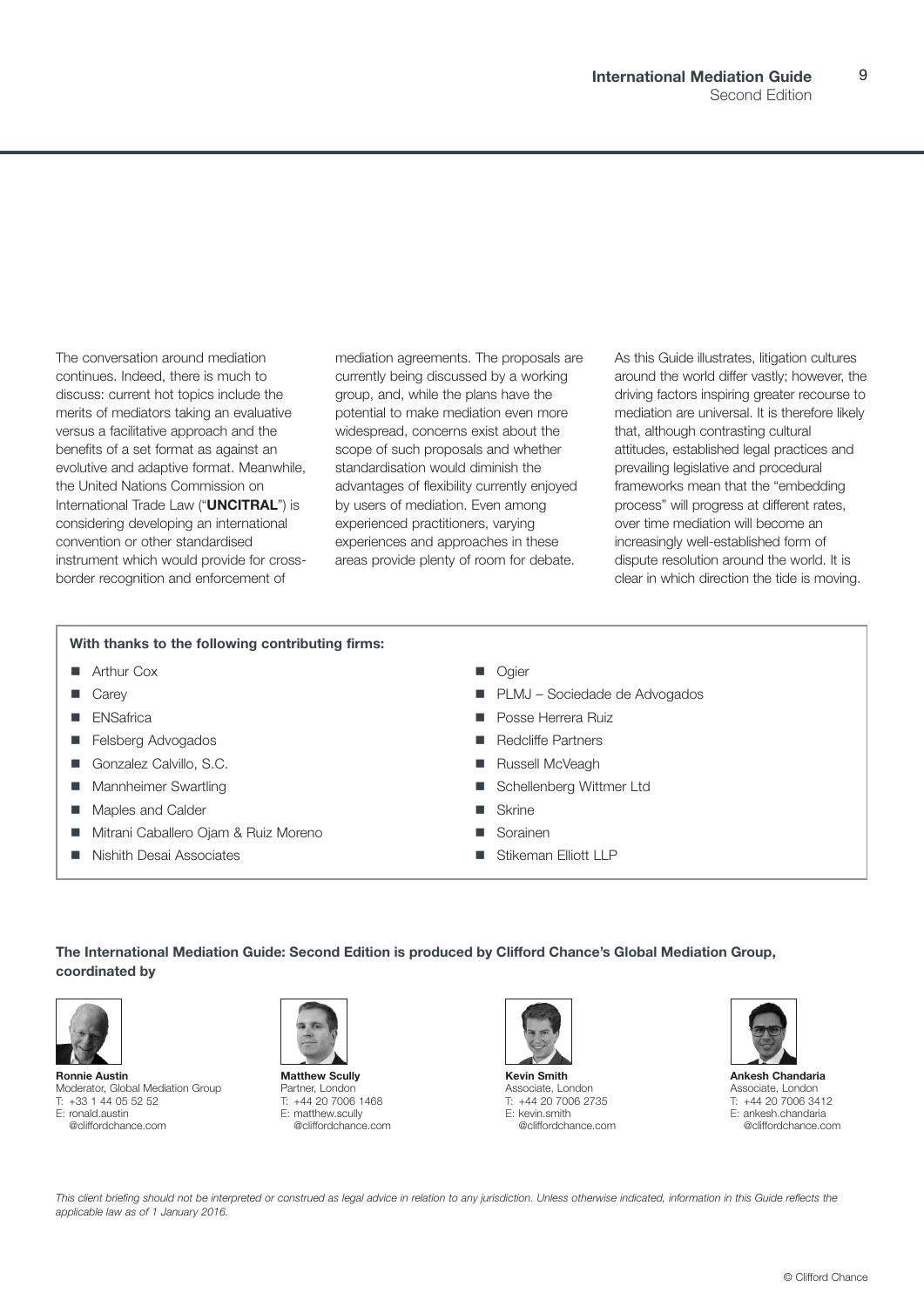

# **Contacts**



**PLMJ – Sociedade de Advogados** Lisboa Av. da Liberdade, 224 Edifício Eurolex 1250-148 Lisboa Portugal



**António Júdice Moreira** Sénior Associate T: +351 213 197 300 E: antonio.judicemoreira @plmj.pt



**Iñaki Carrer** Associate T: +351 213 197 438 E: inaki.carrera @plmj.pt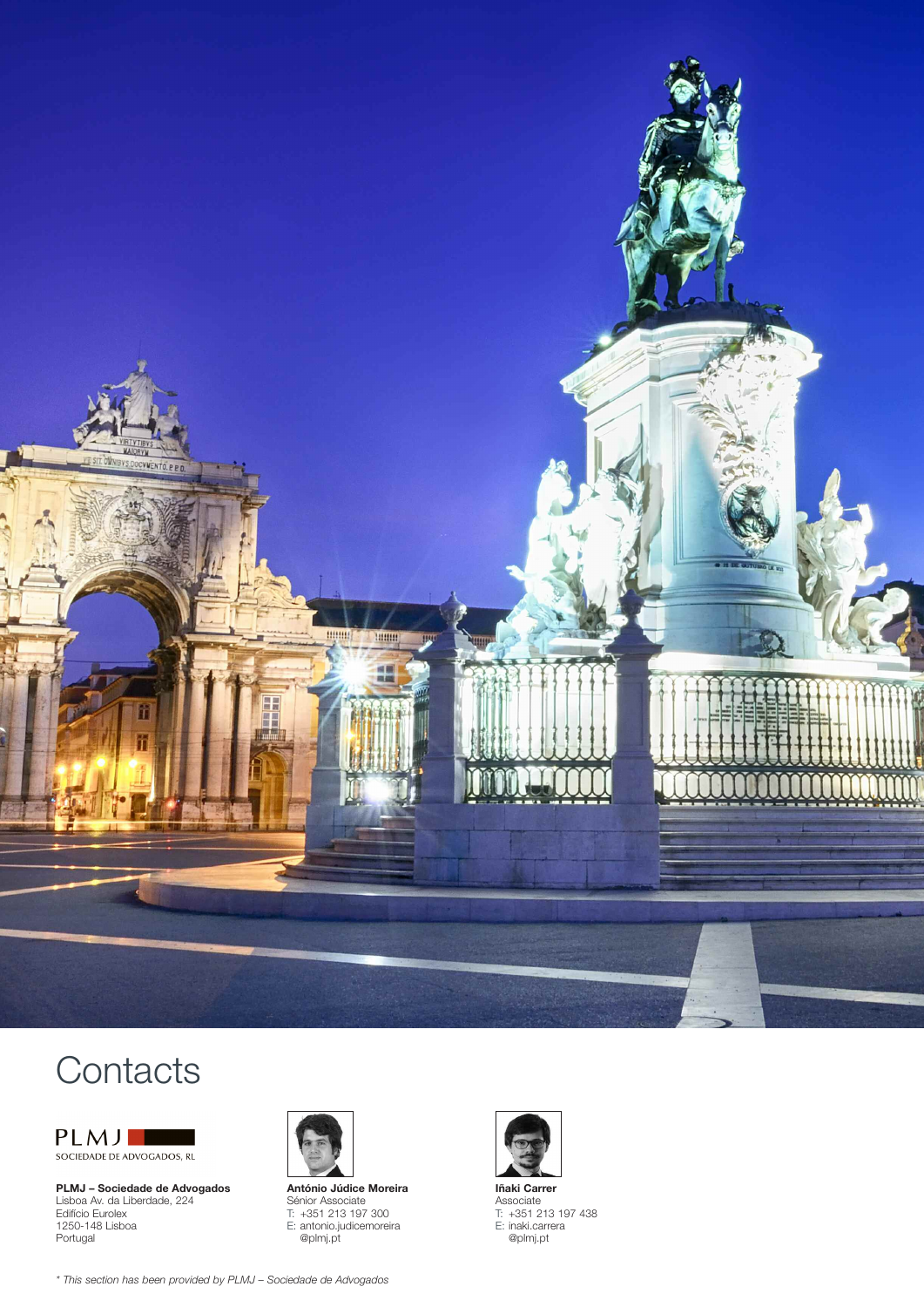# <span id="page-9-0"></span>Portugal

| <b>Mediation culture</b>                                                             | Mediation, although a growing trend, is still not very common in Portugal.                                                                                                                                                                                                                                                                                                                                          |
|--------------------------------------------------------------------------------------|---------------------------------------------------------------------------------------------------------------------------------------------------------------------------------------------------------------------------------------------------------------------------------------------------------------------------------------------------------------------------------------------------------------------|
|                                                                                      | The Portuguese government in recent years has made several efforts to promote mediation, including the creation of the<br>"Julgados de Paz", a hybrid mediation-litigation court for civil and claims under €15,000. According to the latest report,<br>82,466 claims have been filed in these hybrid mediation-litigation courts since 2002 with an average in excess of 10,000<br>claims on the last three years. |
|                                                                                      | Parties are starting to favour mediation as an effective, faster and less expensive alternative to resolve their disputes.                                                                                                                                                                                                                                                                                          |
|                                                                                      | Mediation is commonly seen as an optimal solution for labour, family and commercial disputes, where the<br>preservation of the parties' relationship is paramount, notwithstanding, informal conciliation or negotiation is still the<br>most used option in detriment of a structured mediation.                                                                                                                   |
|                                                                                      | Mediation practitioners, public and private, are working closely to promote mediation as a viable alternative.                                                                                                                                                                                                                                                                                                      |
| Legal and regulatory<br>framework                                                    | In Portugal, parties have the freedom to settle their own disputes. As mediation is a voluntary consensus-based<br>dispute resolution mechanism it cannot be forced to the parties by the Judicial Courts,                                                                                                                                                                                                          |
|                                                                                      | Mediation may be triggered by the parties' own initiative or by the court's request – provided none of the parties<br>oppose this solution. Initiating mediation will automatically suspend the judicial proceedings for a period not exceeding<br>three months.                                                                                                                                                    |
|                                                                                      | Portugal has recently enacted a new Mediation Law (Law 29/2013) establishing the core mediation principles as<br>defined by EU Directive 2008/52/EC.                                                                                                                                                                                                                                                                |
| <b>Infrastructure</b>                                                                | There is a growing number of mediators in Portugal.                                                                                                                                                                                                                                                                                                                                                                 |
|                                                                                      | There are more than 200 mediators included on the official mediators list, certified by the Justice Ministry and it is<br>estimated there are twice this number of mediators certified by privately accredited centres.                                                                                                                                                                                             |
|                                                                                      | Suitable venues for mediation are available at mediation and arbitration centres and also at the <i>Julgados de Paz</i> ,<br>available in 24 different locations throughout the country.                                                                                                                                                                                                                            |
| Judicial support                                                                     | It is more common to have judicial courts engage directly in conciliation efforts – which is provided for in law (namely<br>article 594 of the Portuguese Civil Procedure Code), than encouraging parties to mediate outside of court, however, it<br>is possible for a judge to send parties to mediation under article 273 of the Civil Procedure Code, provided none of the<br>parties opposes this solution.    |
|                                                                                      | There are no adverse consequences to a refusal to mediate; however, if parties reach a settlement before the end of<br>the judicial proceedings there is a reduction of the judicial costs.                                                                                                                                                                                                                         |
| <b>Effectiveness and</b><br>enforceability of                                        | Article 4 of the Mediation Law establishes the principle that participation in mediation is voluntary, determining that the<br>parties may, at any time, jointly or unilaterally, revoke their consent to mediate.                                                                                                                                                                                                  |
| contractual provisions                                                               | The court will not enforce a mediation agreement; however, depending on the language of a contract, the court<br>may suspend or even decline jurisdiction if the parties failed demonstrate efforts to pursue mediation prior to<br>commencing proceedings.                                                                                                                                                         |
|                                                                                      | A settlement obtained through mediation will be enforceable if the legally established criteria are met (Article 9 of the<br>Mediation Law) or if the agreement is confirmed by a court or tribunal.                                                                                                                                                                                                                |
| How is mediation likely<br>to develop in this<br>jurisdiction in the<br>medium term? | Mediation in Portugal has been growing consistently in recent years.                                                                                                                                                                                                                                                                                                                                                |
|                                                                                      | Given its cost effectiveness, parties have shown increasing willingness to engage in mediation – either through the<br>Julgados de Paz or autonomous mediation procedures either before or pending litigation. Judges have shown<br>openness to mediation as an alternative to reduce judicial courts' backlog.                                                                                                     |
|                                                                                      | We believe commercial and civil will continue to grow in the coming years.                                                                                                                                                                                                                                                                                                                                          |